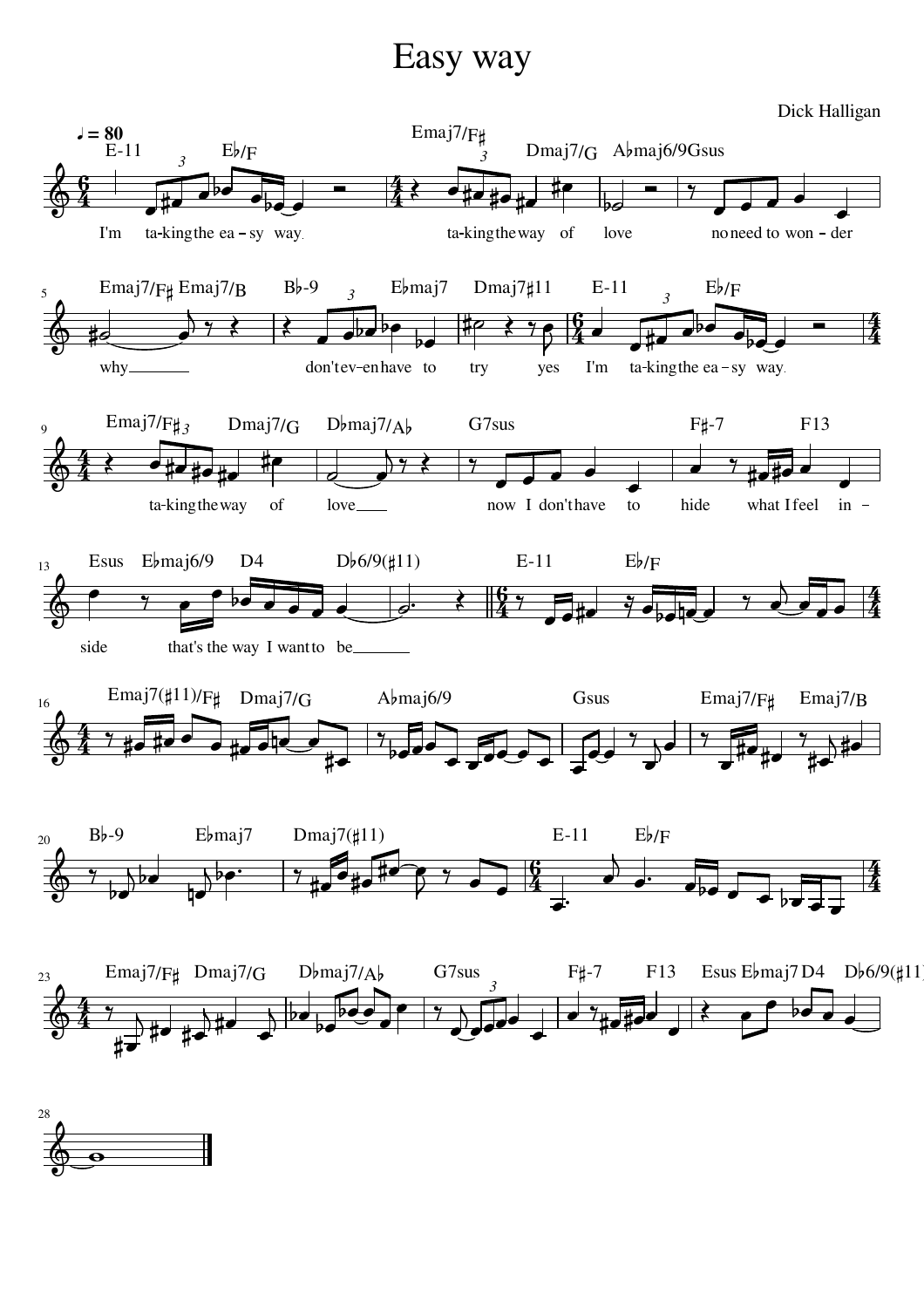EASY WA  $2 = 84$ hA  $E^{-11}$ 电  $\epsilon^{\frac{1}{2}}$  $\epsilon$  $-1$ I I'M TA KINYTHE EASY WAY. TAKILISTE WAY OF  $\n **b**$  $E^{16}$ AbMAT 4 á  $8b - 9$  3  $GriS$  $^{\circ}$ ゥ NO VERSES NON DEE ENF boistevew<br>(d) 3 MVE 40  $Love-$ FRATOMI DAAZE DAA2(41)  $E-1$ tey. I'M TAXING The EAST WAY. they to like of  $4e<sub>3</sub>$ 呉  $Db h5706$  $G+5153$  $e + 1$  $\sim$  $w = b \pi h_{\text{MSE}} + c$  the unstituted  $W$  $back -$ ESUS EMAZI D4 Db (d =)  $V_{14}$ <I've - That site why want to be  $\varepsilon^{\mathrm{hag}(0)}_{\mu\nu}$  $D^{\text{AAG}}/G$  $\mathbb{S}^{(n,1)}$ 到  $A^{b, h+1}$  $E^{\mu\nu}/\epsilon$  $G$  sus  $E^*$  $E^{bM+1}$ DMACED)  $9 - 9$  $F = 11$  $+b+$  $G<sup>356</sup>$ DOAR Erus Eban7 D4 Dbattl) 戶号  $F# - 7$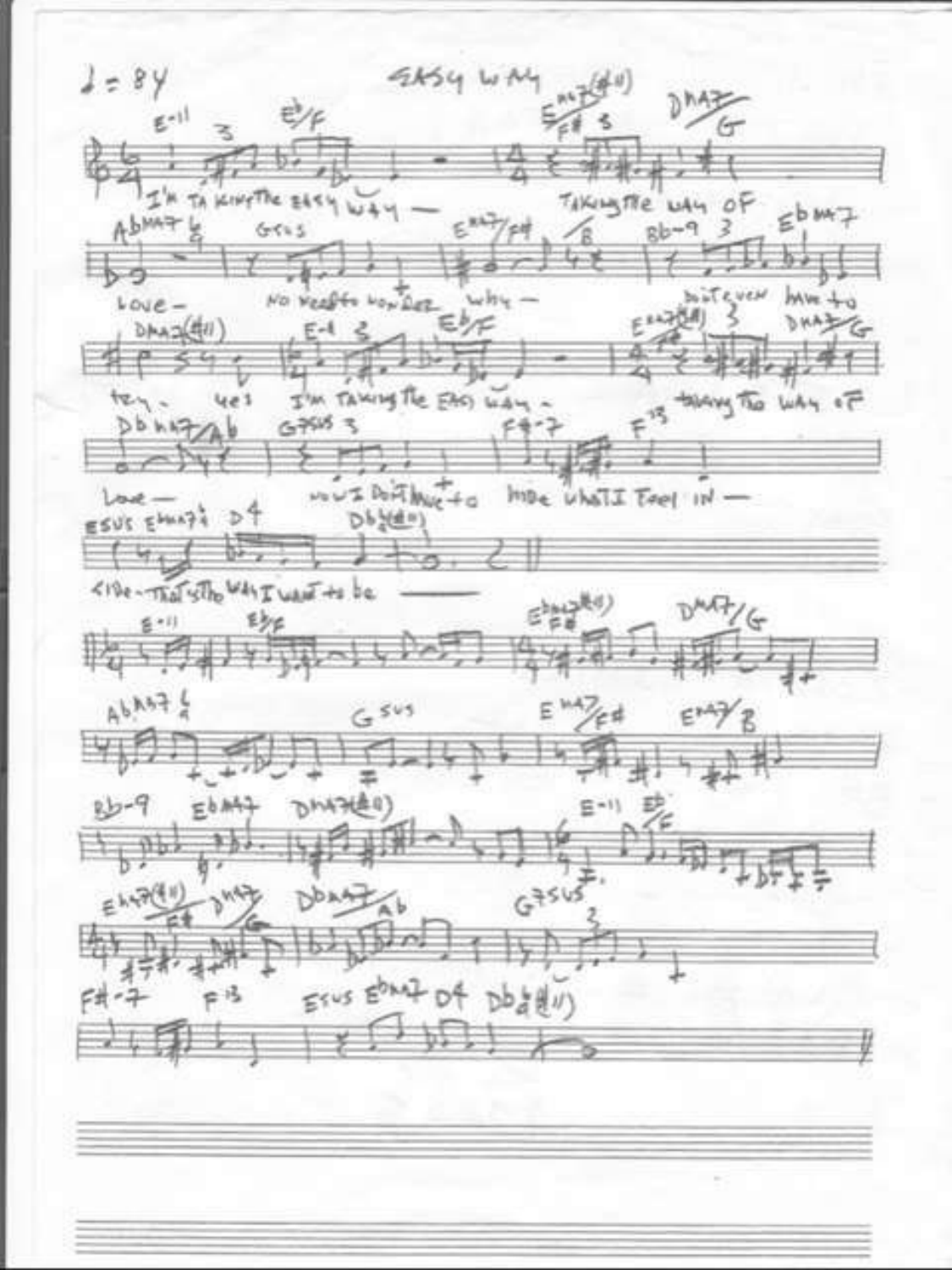

DUKE - "TOTH BIRTHDAY" "ELLINGTONIA , Vol. 1  $31''$  Doke's  $3/6$  4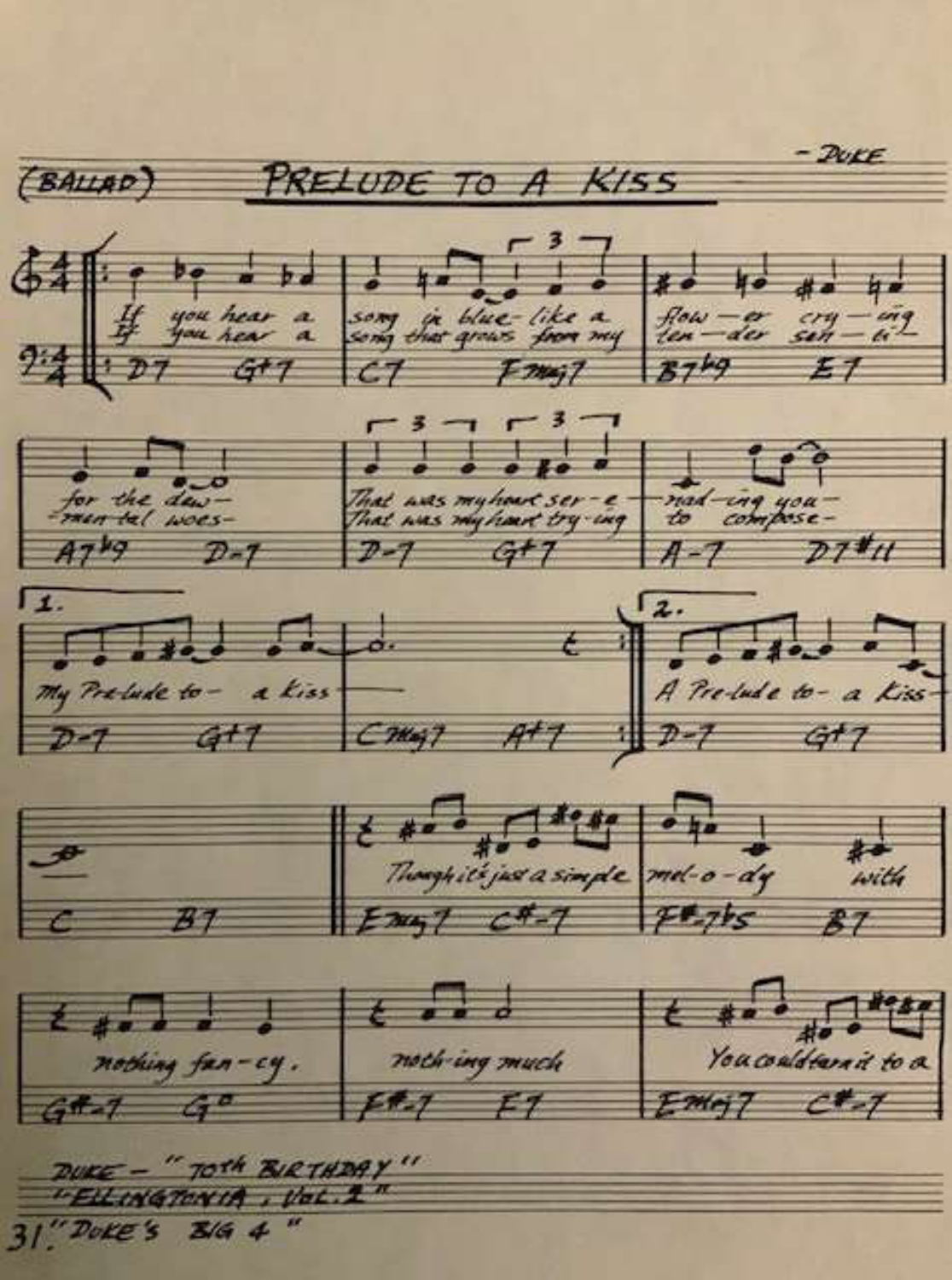$S_{\mu\nu}$  and  $S_{\mu\nu}$  and  $S_{\mu\nu}$  and  $S_{\mu\nu}$  and  $S_{\mu\nu}$  and  $S_{\mu\nu}$  and  $S_{\mu\nu}$  and  $S_{\mu\nu}$  and  $S_{\mu\nu}$  and  $S_{\mu\nu}$  and  $S_{\mu\nu}$  and  $S_{\mu\nu}$  and  $S_{\mu\nu}$  and  $S_{\mu\nu}$  and  $S_{\mu\nu}$  and  $S_{\mu\nu}$  a F  $\begin{array}{|c|c|c|c|c|}\n\hline\n\text{if} & \text{if} & \text{if} & \text{if} & \text{if} & \text{if} & \text{if} & \text{if} & \text{if} & \text{if} & \text{if} & \text{if} & \text{if} & \text{if} & \text{if} & \text{if} & \text{if} & \text{if} & \text{if} & \text{if} & \text{if} & \text{if} & \text{if} & \text{if} & \text{if} & \text{if} & \text{if} & \text{if} & \text{if} & \text{if} & \text{if} & \text{if} & \text{if$  $\begin{array}{|c|c|c|c|c|}\n\hline\n\vdots & \vdots & \vdots & \vdots & \vdots & \vdots & \vdots & \vdots & \vdots & \vdots & \vdots & \vdots & \vdots & \vdots & \vdots & \vdots & \vdots & \vdots & \vdots & \vdots & \vdots & \vdots & \vdots & \vdots & \vdots & \vdots & \vdots & \vdots & \vdots & \vdots & \vdots & \vdots & \vdots &$  $\sqrt{\frac{1}{n} \frac{1}{n}}$  $332.$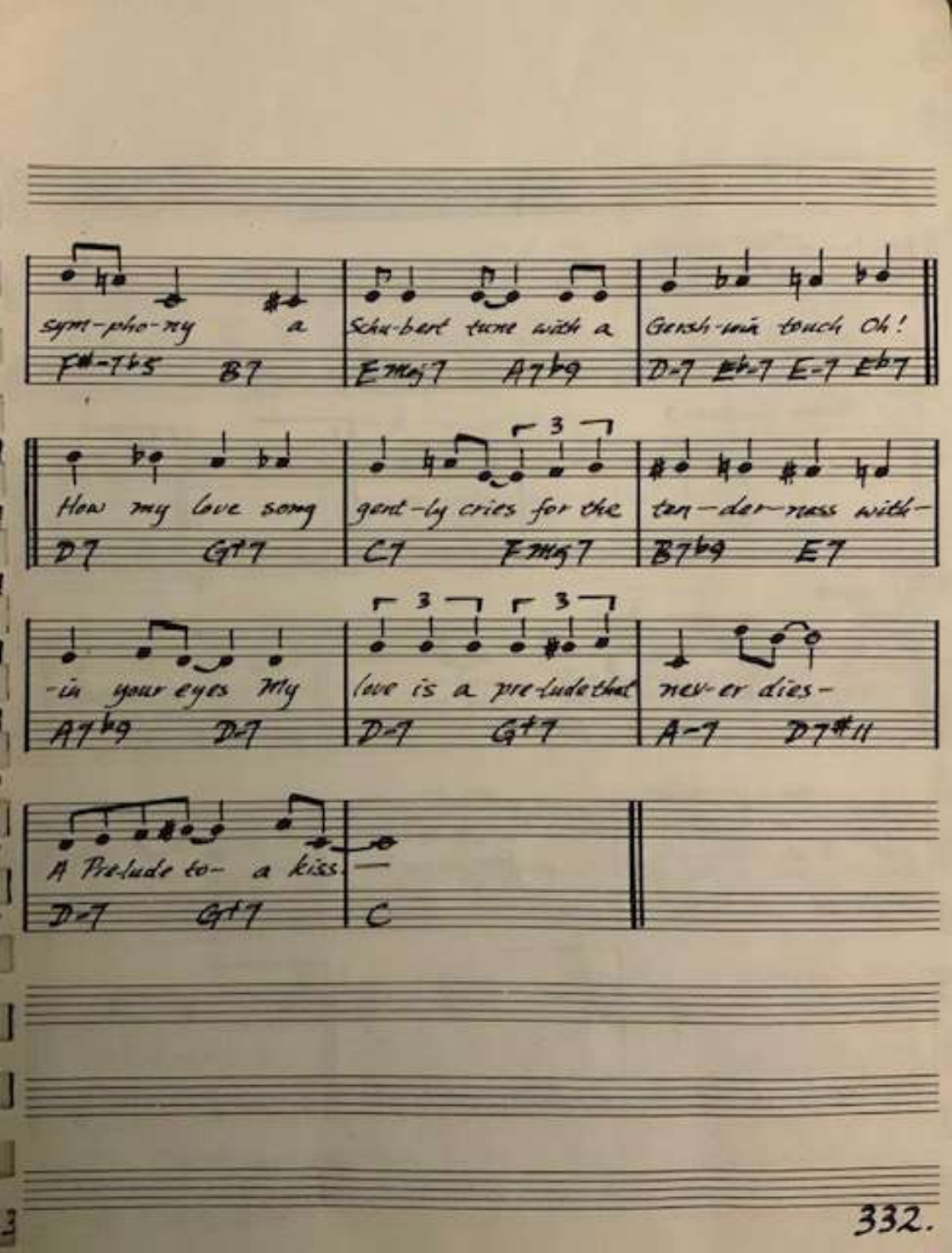9. T.G.T.T.



Copyright © 1968 by Tempo Music, Inc. (Renewed) Rights throughout Scandinavia adm. by<br>EMI U CATALOG LTD (Publisher) and Warner/Chappell Music Scandinavia AB (Print).<br>All Rights Reserved.

125